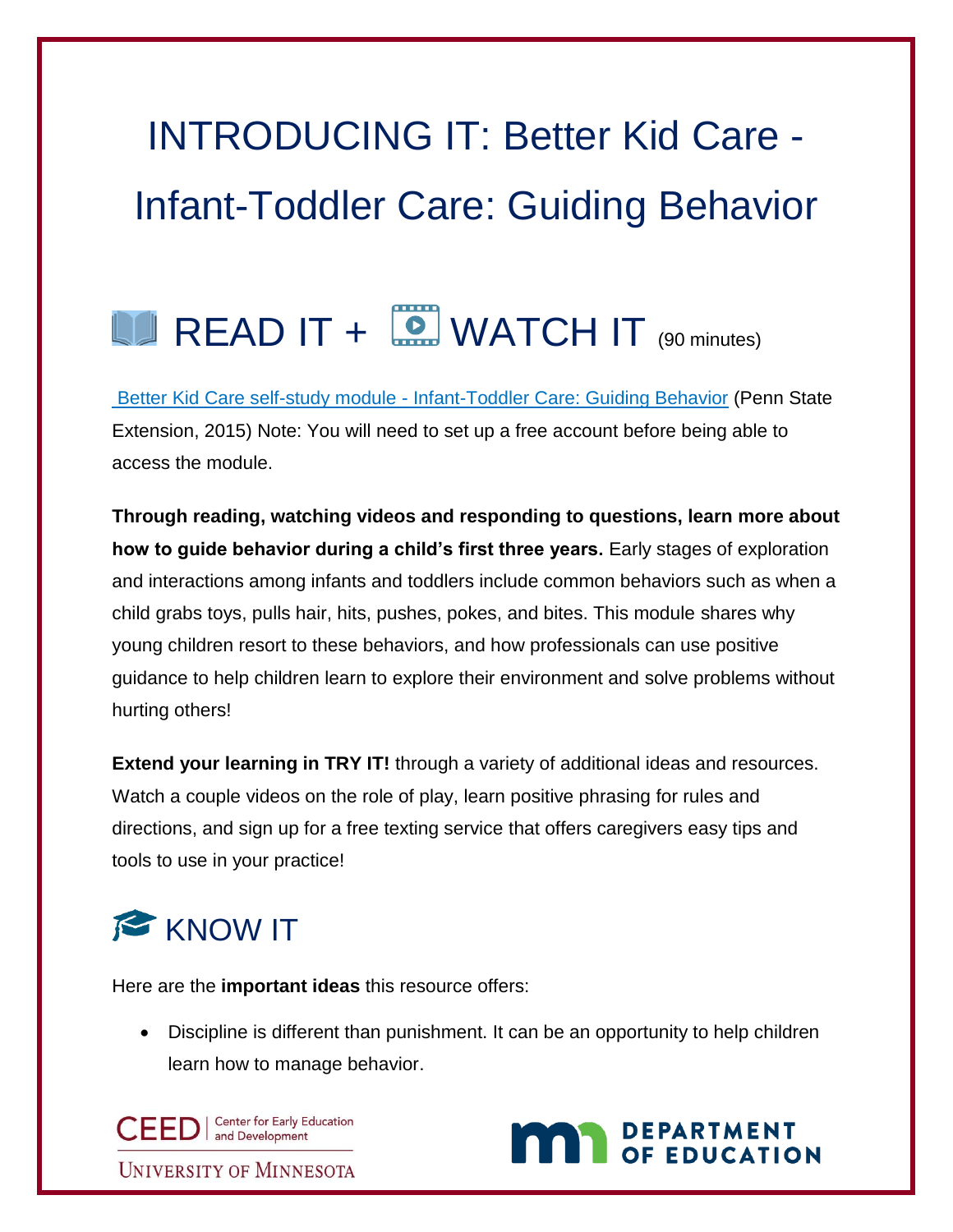- We need to understand how very young children think to know how to respond and guide their behavior.
- These learning behaviors in babies may be seen as challenging:
	- o Mouthing other children: Babies see other children as interesting objects to explore.
	- $\circ$  Grabbing other toys: Babies do not understand property rights. When they see a toy, they want to explore it.
	- o Putting objects into mouths: Babies explore with all their senses.
- Toddlers are becoming independent as their ability to move and to explore increases. What appears as misbehavior may just be testing abilities or exploration.
- Toddlers are too young to understand the concept of sharing, and most toddlers don't have the language skills to ask to play with a toy. We must help them to learn how to ask for toys, learn to use words to protect their play, and learn to take turns.
- Toddlers believe they are the center of the universe, which can be challenging in group settings.
- Toddlers are not developmentally ready to understand how to share saying it and knowing how to do it are very different. Toddlers can learn to take turns, which is the first step of learning to share.
- **Redirection** is changing a child's focus from one thing to another. It helps toddlers learn what to do, and models problem solving skills that professionals can build on as the children grow.
- Toddlers rarely hurt other children intentionally. Because they do not yet understand cause and effect, they may unintentionally hurt other children through their exploration and testing.
- Toddlers are unable to understand another person's point of view. Saying to a toddler, "How would you like it if someone hit you with a block?" is pointless, because a toddler is only able to see the world from his own point of view. This skill doesn't emerge until a child is four or five years old.
- Toddlers self-control can be supported by adults through:
	- o Modeling out self-control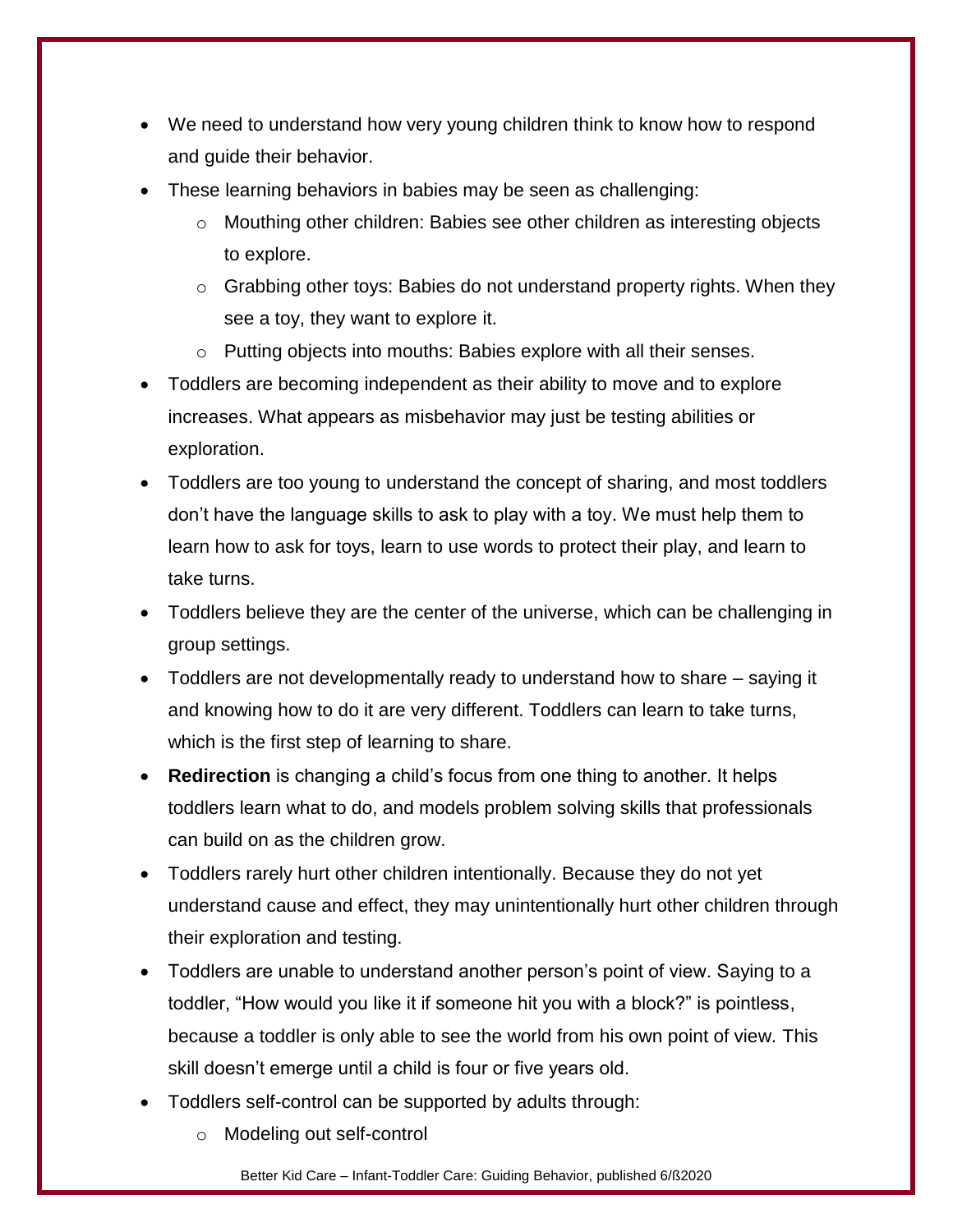- o Labeling and talking about feelings
- $\circ$  Giving children language to use remember, they are still new to acquiring and using it!
- o Using re-direction
- o Creating consistency in rules and routines
- To help prevent challenging behaviors, you can:
	- $\circ$  Give toddlers choices that are appropriate and they are permitted to make
	- o Look for patterns as to when the behavior occurs and think about ways to ease those times
	- o Use simple directions, one step at a time
	- $\circ$  Allow extra time for young children to process information and take action
	- $\circ$  Use space well provide uncrowded play space and places to go for quiet
- Time-outs should be avoided with very young children. They don't help very young children learn logical consequences. They also keep children away from us when they most need us to help them become calm.
- The child given frequent time-out may come to believe that her own feelings have little value because the adult can send her to time-out at any time. They also face the danger of being labeled a "troublemaker" or "bad" or by other children.
- Every person is born with his or her own individual way of approaching and experiencing the world. This is called temperament. The three types of temperament are: easy, slow to warm up/cautious, and difficult/active/feisty
- Temperament is made up of a combination of nine components:
	- o Activity level
	- o Rhythmicity (regularity of habits)
	- o Approach/Withdraw (reacting to new situations)
	- o Adaptability adjusting to changes or the unexpected)
	- o Intensity (energy of how one responds)
	- o Mood (Negative/positive or cheerful or cranky)
	- $\circ$  Persistence (ability to stick with a task, even when difficult)
	- o Distractibility (Level of focus and concentration)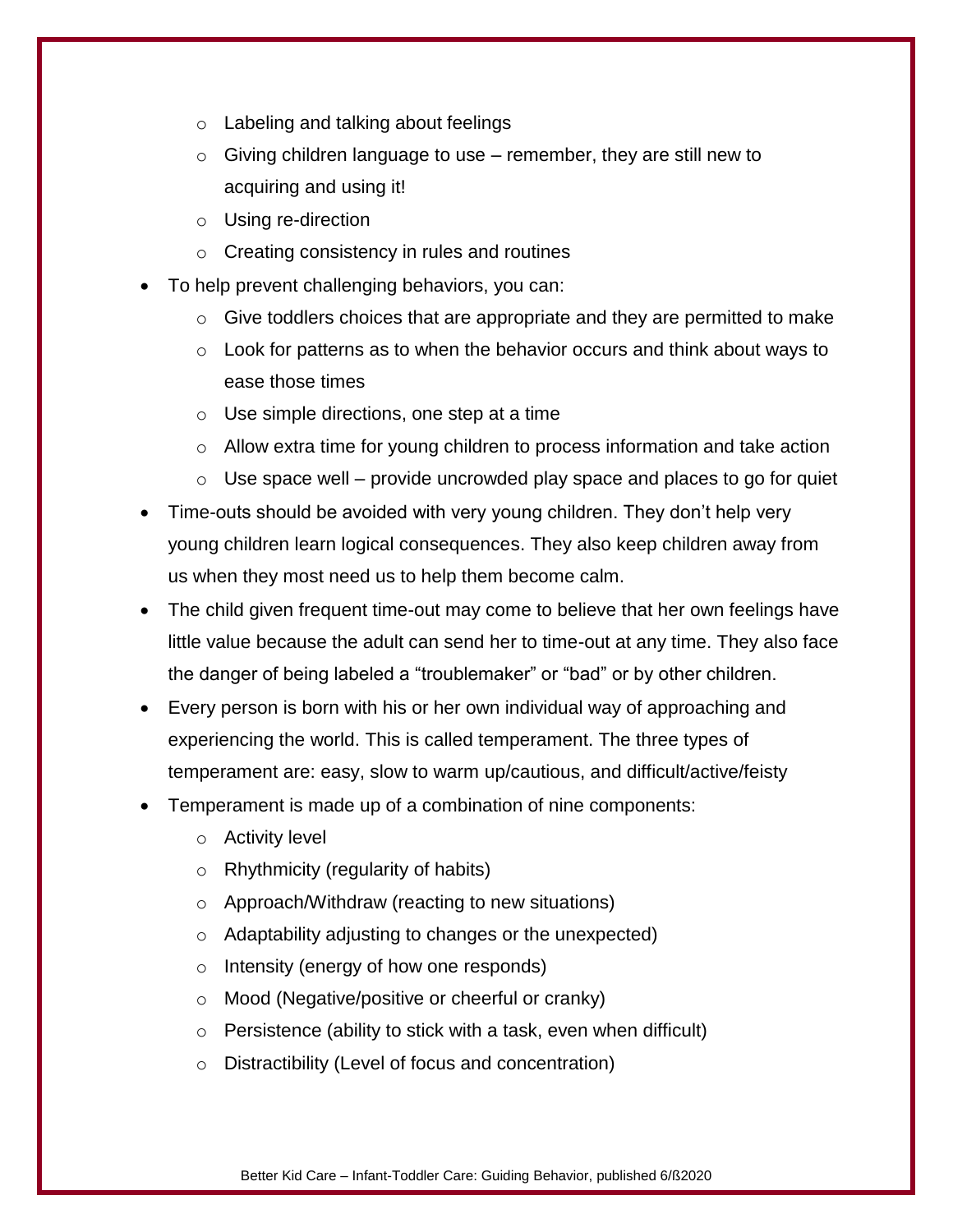- Sensory threshold (level of stimulation needed to get a response) When the temperament of the child and caregiver are well-matched it is called "goodness of fit."
- Mismatch in temperament can make it difficult to work with some children, and lead to the belief the child may have behavior problems. It is important to know there are no right or wrong, or better or worse temperaments.
- All young children show their emotions through behavior; stress-related behavior may be shown through excessive crying, clinging, hitting, biting, aggressive, or disruptive behavior.
- Stress may come from many different sources and on different levels. Babies and toddlers experience the greatest impact from stressful events and those effects are stronger for children with less adaptable temperaments.
- Young children are unable to de-stress themselves. They need caring, patient adults that are willing to look at underlying factors.

# $\textsf{R}^{\mathsf{R}}$  RECALL IT

Let's see what you learned from this resource! **Choose the answer from choices provided. The answers are provided at the end of the guide.**

- 1. \_\_\_\_\_\_\_\_\_ is an opportunity to guide a young child's behavior.
- a) time-out b ) punishment c) substitution d) discipline
- 2. To be able to guide young children's behavior, we need to understand how they develop in:
- a) Communicating b) thinking and understanding c) making friends d) responding to change
- 3. Preventing challenging behaviors in toddlers may be helped by :
- a) offering choices b) re-directing c) giving language to use d) all of these
- 4. Our unique way of approaching and experiencing the world is known as:

Better Kid Care – Infant-Toddler Care: Guiding Behavior, published 6/ß2020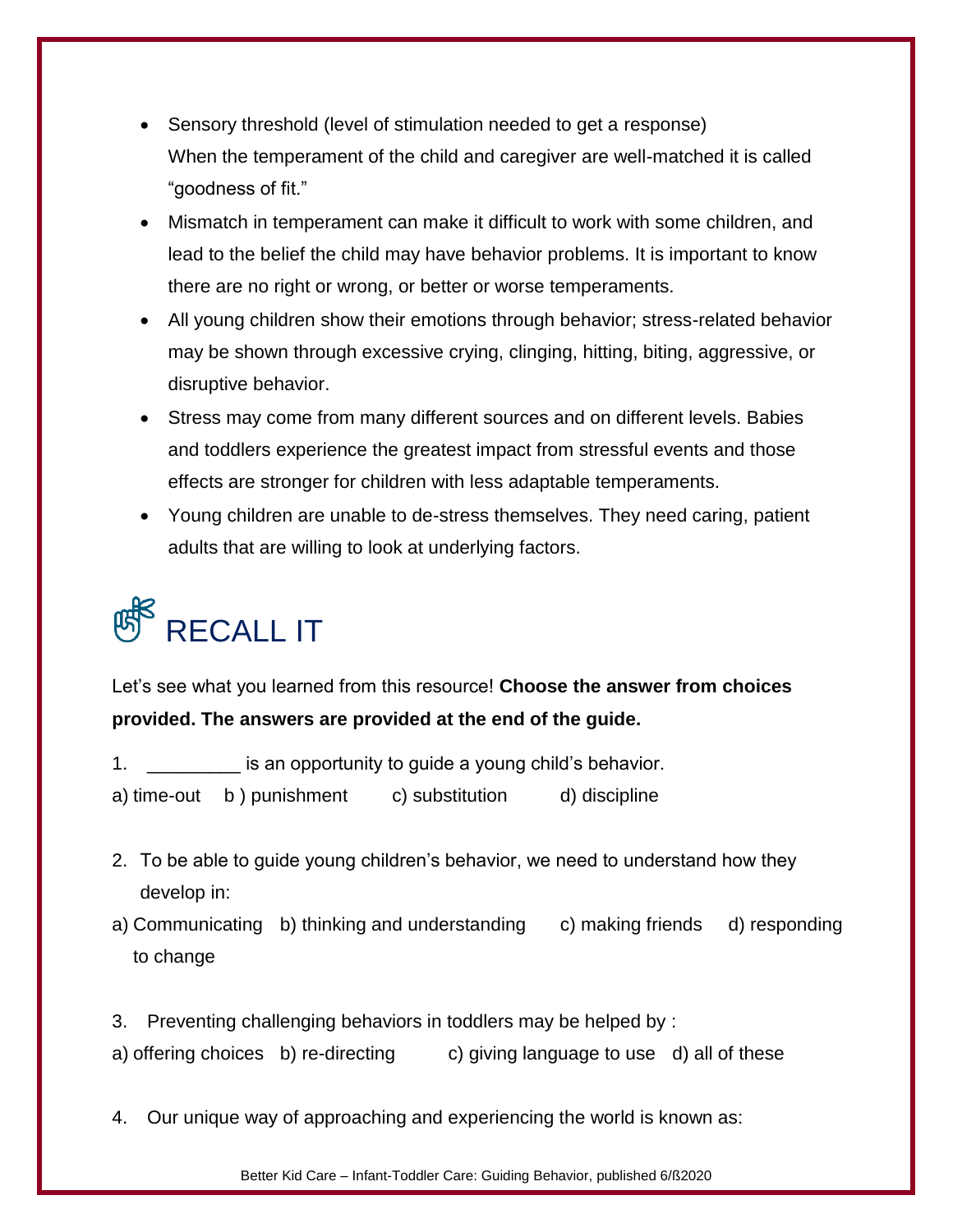a) mood b) personality c) affect d) temperament

- 5. When the temperament of a caregiver and child are well matched, it is called:
	- a) serve and return b) social learning c) goodness of fit d) rhythmicity



Take a few minutes to consider these questions. If you want to, write your thoughts down.

- 1. What new thinking did this module offer? What did you find surprising? Will you bring any of this new information into your work? If so, what will you use?
- 2. Think about the children in your care. Think about those who you feel are easy to deal with, and those that may be difficult to handle. Now think about temperament – both the children's as well as yours. Do you feel that goodness of fit factors in to how you view the children? What in your own temperament may be at odds with the children that you feel are more difficult? With this in mind, how might you adjust the way you think about them?

### $\mathbb{F}$  TRY IT!

Here are some ideas to try:

- 1. This self-study module asked you to periodically stop and write down notes on your **TAKE back form**. Look at your notes, and choose the top three tips/areas you would like to try. Think about one child in your care, and write down a plan for using the three identified tips with that child.
- 2. This resource offered many examples of ways to guide babies and toddlers' behavior through your sensitive and caring interactions. Another great way to build your interactions – and your relationship - with children is through play.